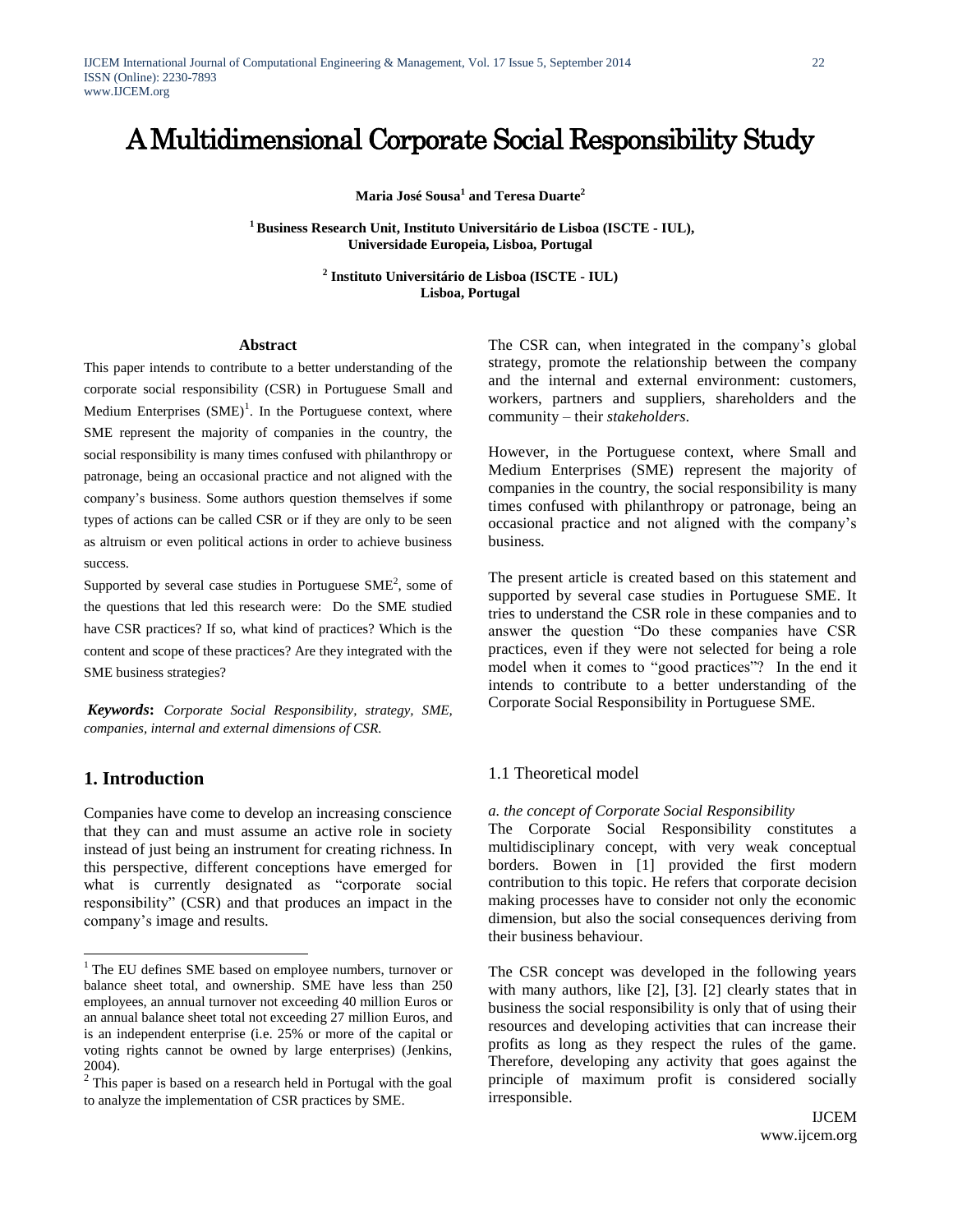[3] fit in a notion of CSR that is connected to a vision of corporate management in which companies try to develop and guide their practices of social responsibility as to create value for all. The authors underline the positive relationship between social responsibility and business opportunities in terms of market opportunities, productivity, human competence and improvement of the competitive context.

Despite these restricted definitions, the CSR concept is spreading due to policy makers, citizens and companies paying increasingly more attention to CSR, namely with the Green Book that aimed "To promote a European picture for the social responsibility of companies".

Published in 2001 by the European Commission, the Green Book defines social responsibility as "the voluntary integration of social and environment concerns for part of the companies in its operations and its interaction with other interested people" [4]. In other words, to be socially responsible, the important is not only to work according to the current law, but specially to invest in the human capital and in the relations with the *stakeholders*.

The CSR assumes two meanings:

- Firstly, a broaden meaning that includes the company"s relationship with society, customers, suppliers, public entities, local communities... – being useful for all the *stakeholders* (external dimension);
- Secondly, a more restricted meaning focused on the company"s workers, namely the work conditions, salary, health and hygiene... (internal dimension).

This notion induces a new vision of the company suggesting a bigger involvement and presence in external questions. On the other hand, it associates a social and ethical dimension to the wealth component of the company"s profits.

A concept associated with the one of social responsibility is that of enterprise citizenship, that is to say, the company"s ability to protect its physical and social environment and to demonstrate its responsibility for the future and stability of the community where they belong to.

In this context, CSR can be defined as a larger concept assuming the liaison between two basic factors: the social function of the company and the enterprise citizenship. The company's first and basic responsibility will be to remain itself in the market, making a contribution to society, generating value, jobs and also improving the quality of life.

However, it must not be forgotten the need to hear the interests of the different parts involved: *the stakeholders* (workers, customers, suppliers, competitors, community, shareholders) and the State itself. It's important to incorporate them in the planning activities answering to their needs and to the investing shareholders.

## *b. Corporate Social Responsibility and SME*

Having defined, in general terms, the concept of CSR, and taking into consideration that the European and Portuguese economic tissue is smashingly constituted by SME (respectively 98% and 99% - in [5], it is important to investigate if these companies adopt CSR practices.

Literature review showed that there are a small number of studies carried out in SME, compared with studies made in large companies [6];[7]; [8]; [9]; [10]. Some reasons can be pointed out for this fact: first of all, the concept and the existing instruments of CSR have been developed by and in the context of large companies, being hardly adapted to SME [8] - this is, for instance, demonstrated in a study made by [12] where the language turn out to be a hard barrier to CSR adoption1. Secondly, we can't forget that the information is more accessible/available in the case of large companies; there is a bigger visibility of large companies what originates greater "scientific curiosity"; and many SME develop CSR activities, despite the fact that they are not disclosed, namely in the case of flexibility in the work schedule [11]. Related to these ideas, some authors and organizations created interesting expressions like "the quiet social responsibility of organizations" [13], "sunken CSR" [11] or "silent CSR" [8].

Beyond the relatively small number of CSR studies on SME, these companies have some characteristics that condition the nature and the scope of CSR activities. First of all, the entrepreneur has a central role in the development of the organization (specifically in funding allocation), since he usually accumulates owning and managing the company. So, SME are actively managed by the owners, highly personalised<sup>2</sup>, largely local in their area of operations and largely dependent on internal sources to finance their growth [10]. Secondly, SME are more concerned with the stability and prosperity of the local communities because the majority of internal and external customers belong to the involving community. It is also a fact that SME are more vulnerable economically and have

l

23

<sup>&</sup>lt;sup>1</sup> Like Tilley said, small firms are not "little big firms" [13]. Small firms have different needs and they can also play multiple roles – for instance, as innovators in the life-cycle of particular technologies, a mechanism for privatization of state-owned enterprises, a response to global competition, as well as a device for economic regeneration [7].

<sup>&</sup>lt;sup>2</sup> Some studies (in [16]; [17]) demonstrate that the entrepreneurs' choices condition the type and the extension of involvement in community activities.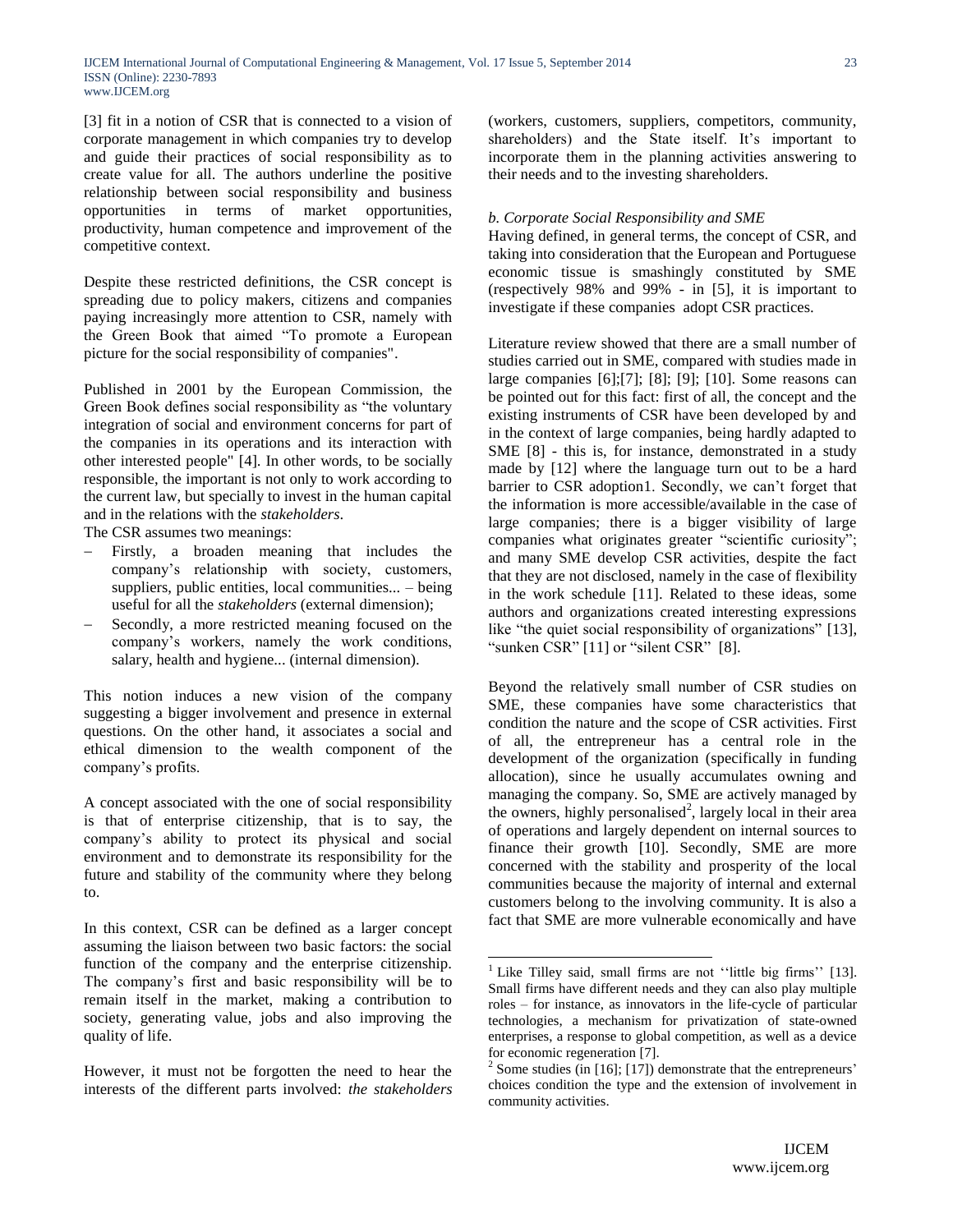little financial resources [11] and long-stated period investments like CSR activities are seen as secondary. Frequently, SME are more worried about their own "survival" then with questions related to social responsibility. We should also keep in mind that SME are more affected by the economic conjuncture and that personal relations are deeper in SME [9], which makes it easier to build a network of relations with the stakeholders. Beyond these intrinsic aspects, other factors can condition the development of the CSR in the SME (European Multistakeholder Forum on CSR, 2004): insufficient knowledge about the relation between CSR and the company"s economic performance; insufficient knowledge from the consumers, the entrepreneurs and the investors about CSR concept; lack of resources (financial, human) to implement CSR practices; absence of instruments that help implement and manage CSR activities, and absence of coherent strategy of public policies about CSR. Other factors make it more difficult to engage SME managers: SME managers rarely have a brand image to protect, so they are unlikely to be affected by adverse effects of poor reputation on brand image; the adoption of a form of management system and the achievement of some form of certification is not a means of embracing and demonstrating CSR in SME because SME often don"t have sufficient human resources to drive such systemsbased initiatives through [7].

Regarding these statements, it is important to question if there are CSR practices in SME.

# *c. CSR in Portuguese SME*

The importance of CSR has been growing in Portugal since the European Advice "Lisbon Agenda 2010", where CSR practices were stimulated in areas like continuous learning, work organization, equal chances in work, social inclusion and sustainable development [15]. As reported in CSR/SME, 2004, this theme is emerging as an autonomous discipline. However, it continues to be treated as a secondary issue by the majority of the entrepreneurs. CSR is not a priority and doesn"t constitute a consistent and voluntary attitude. In many cases, it is moved by interests that are determined by legal regulations that the company follows purely for economic reasons. In this legal context, there is a set of regulations that contribute to promote security and health in the workplace, establishing the balance between work and family and promoting the linking of organizations with the environment. Also a set of control and management systems have been developed to help organizations to be more concerned about social responsibility principles and to go beyond the law [18].

We can point out the ISO 14001 standard for environmental issues, the SA8000 and the AA1000 standards for the social area and the OHSAS18001 standard for matters of hygiene and occupational health.

These standards are defined, monitored and certified in identical ways as the ISO standards for quality.

The situation above is related not only to SME, but equally to large companies. In the case of these last ones, the CSR is being integrated in the companies' global strategy. Some data of [16] deserve to be pointed out:

- 2/3 of Portuguese SME have CSR practices, but most part of these are informal;
- The main supported activities are sports and cultural activities, followed by practices related to health;
- The main SME involvement in the community is through donations, but not in a regular way;
- The link between CSR and management is very week. 79% of Portuguese SME use financial and other resources to promote CSR activities, but without any strategic framing: 24% of the PME because they don"t have a consistent idea about CSR and 36% don't see any benefit recurrent of the investment in CSR activities;
- According to the external dimension of CSR, the main reasons pointed out are ethics, improvement of relations with community/public institutions, and loyalty to their consumers;
- The main benefits identified for the SME are the improvement of relations with the community/public institutions (40%) and the increase of consumer loyalty. However, 36% have not identified concrete benefits;
- The main barriers are the lack of conscience concerning CSR, the lack of time, human resources and financial resources, and the perception that CSR don"t meet the goals and the core business of the companies.

Some of CSR practices more common in SME are donations, activities regulated by law and the implementation of a code of ethics. But these practices don"t mean high benefits for the organization and they have a very low impact on a long term perspective.

Implementing dispersed CSR practices involving a lot of beneficiaries reduces the real impact of such effort. For instance, the allocation of resources to CSR projects without any strategy and if it will bring direct or indirect benefits for the company generates reduced value and reach [19].

It becomes clear that SME, in contrast with large organizations, don"t maximize the advantages recurrent from the implementation of CSR practices nor have conscience of their importance in terms of their contribution to the increase of competitiveness and to strengthen their market position when integrated within the company"s global strategy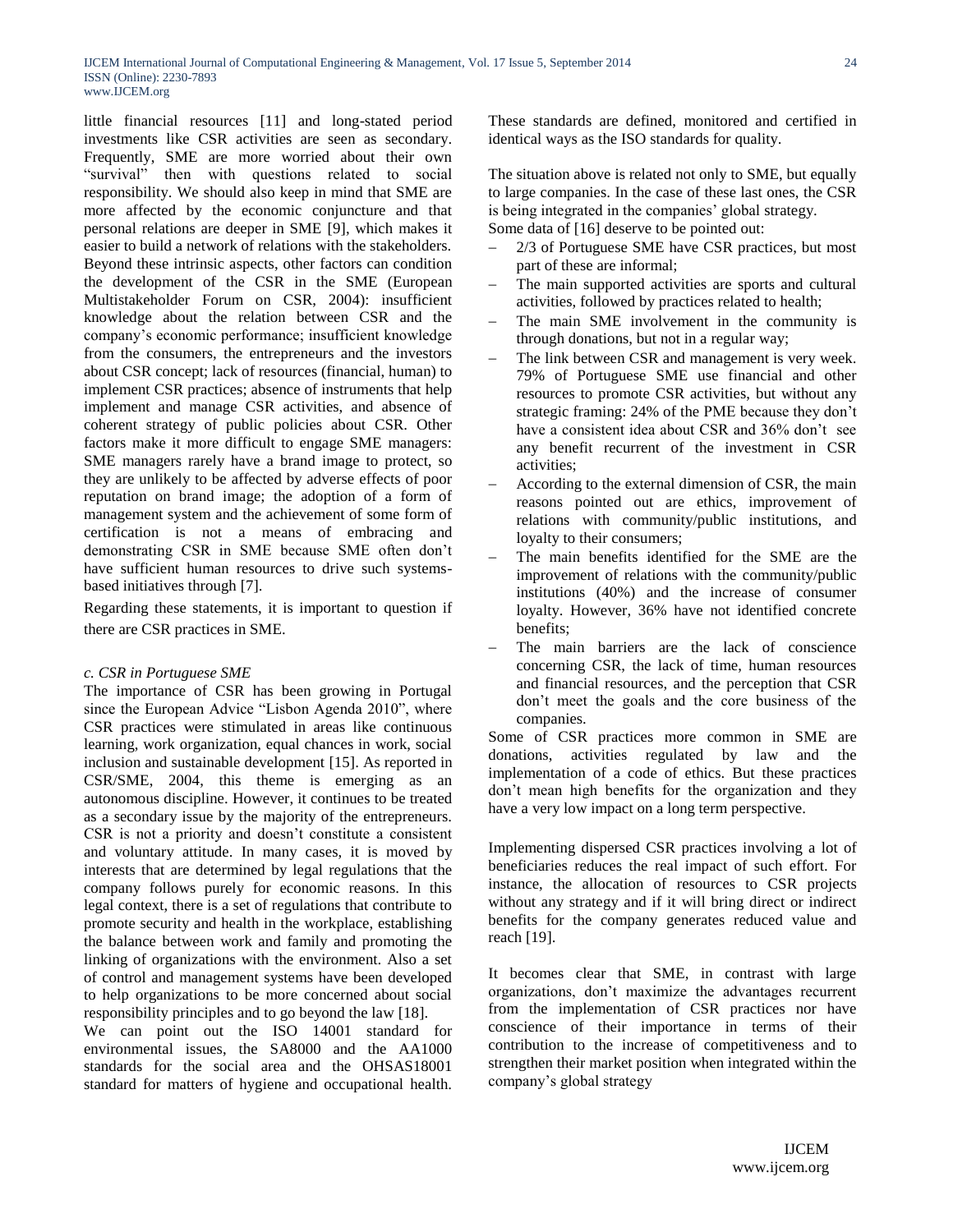# **2. Method**

# 2.1 Methodological Options

After the definition of the concept of CSR and a brief "picture" of its "adoption" by SME, and considering that the empirical object of this research would be some Portuguese SME, we placed, since the beginning, the following question: What kind of methodological orientation should we follow?

Our methodological approach was a qualitative one and we used the method of cases or intensive analysis. The option for a qualitative analysis puts in evidence some methodological and epistemological questions that matters to point out:

1. From the epistemological point of view, the qualitative analysis allows a better knowledge of the situation because of the proximity from the object studied and privileges direct and an interpretative approach;

2. From the methodological point of view, the qualitative analysis is comprehensive and inductive. Therefore, it allows the characterization of certain specificities from particular cases.

The case study – one of the major types of qualitative research – was the chosen research strategy to study SME. As pointed out by Yin, "The case study is an empirical inquiry that investigates a contemporary phenomenon within its real-life context, especially when the boundaries between phenomenon and context are not clearly evident" [20]. The evidence from the case studies come from two main sources: documents and interviews (more exactly, semi-structured interviews). The interviews took the form of an open-ended nature [20] where it"s possible to ask key respondents for the facts of an issue as well as their opinion about facts. In the case of documents, they were helpful to corroborate information from the interviews.

The case studies occurred in 13 companies from which documents were collected and interviews made in order to document the evidences.

# 2.2 Measures

To follow the methodological strategy and to work the concept in a practical way, three dimensions were considered: the internal dimension, the external dimension and the environmental dimension of the CSR. The internal dimension is centred on the company's workers, especially concerning areas like working conditions, wages, health and hygiene, among others. The external dimension integrates the relations between the company and the external actors: customers, suppliers, public entities, local communities, among others. The environmental dimension is considered transversal to the internal and external dimension (table1).

| <b>Dimensions</b> | <b>Components</b>                | <b>Indicators</b>               |
|-------------------|----------------------------------|---------------------------------|
| Internal          | Recruitment                      | -Sources and forms of           |
|                   | and                              | recruitment                     |
|                   | integration                      | - Required skills               |
|                   |                                  | - Measures of equality in work  |
|                   |                                  | -Measures of non-discrimination |
|                   |                                  | - Integration programs          |
|                   | Investment                       | - Professional training         |
|                   | in the                           | - Reward system                 |
|                   | workers                          | - Career management             |
|                   |                                  | -Conciliation of work and       |
|                   |                                  | family                          |
|                   | Health<br>and                    | - Health services               |
|                   | security                         | - Security                      |
| External          | $\overline{\mathrm{Comman}}$ ity | - Search for solutions for the  |
|                   |                                  | local community                 |
|                   |                                  | - Partnerships for education/   |
|                   |                                  | training                        |
|                   |                                  | - Cultural and sports           |
|                   |                                  | sponsorship                     |
|                   |                                  | - Philanthropy                  |
|                   |                                  | - Community projects            |
|                   | Market                           | - Ethics in business            |
|                   |                                  | - Principles that mediate the   |
|                   |                                  | relations between company and   |
|                   |                                  | customers                       |
|                   |                                  | - Principles that mediate the   |
|                   |                                  | relations between company and   |
|                   |                                  | competitors                     |
|                   |                                  | - Principles that mediate the   |
|                   |                                  | relations between company and   |
|                   |                                  | investing shareholders          |
| Environment       | Environment                      | -Responsible environment        |
|                   |                                  | practices                       |
|                   |                                  | -Natural resources management   |
|                   |                                  | -Certification for environment  |
|                   |                                  | standards                       |

Table 1 - Dimensions, Components and Indicators of CSR

# 2.3 Sample

Of all the techniques, the non participant observation was considered the more adequate, specifically half-structured interviews in several companies (13). These interviews had been carried through different actors, depending on the company: the Owner or the General Manager, the Human Resources Manager, the Quality Manager or the Human Resources Technician.

The 13 SME belong to different sectors of activities. Most of these companies (7) are family companies and two companies belong, respectively, to a national group and to an international group. In terms of organizational structure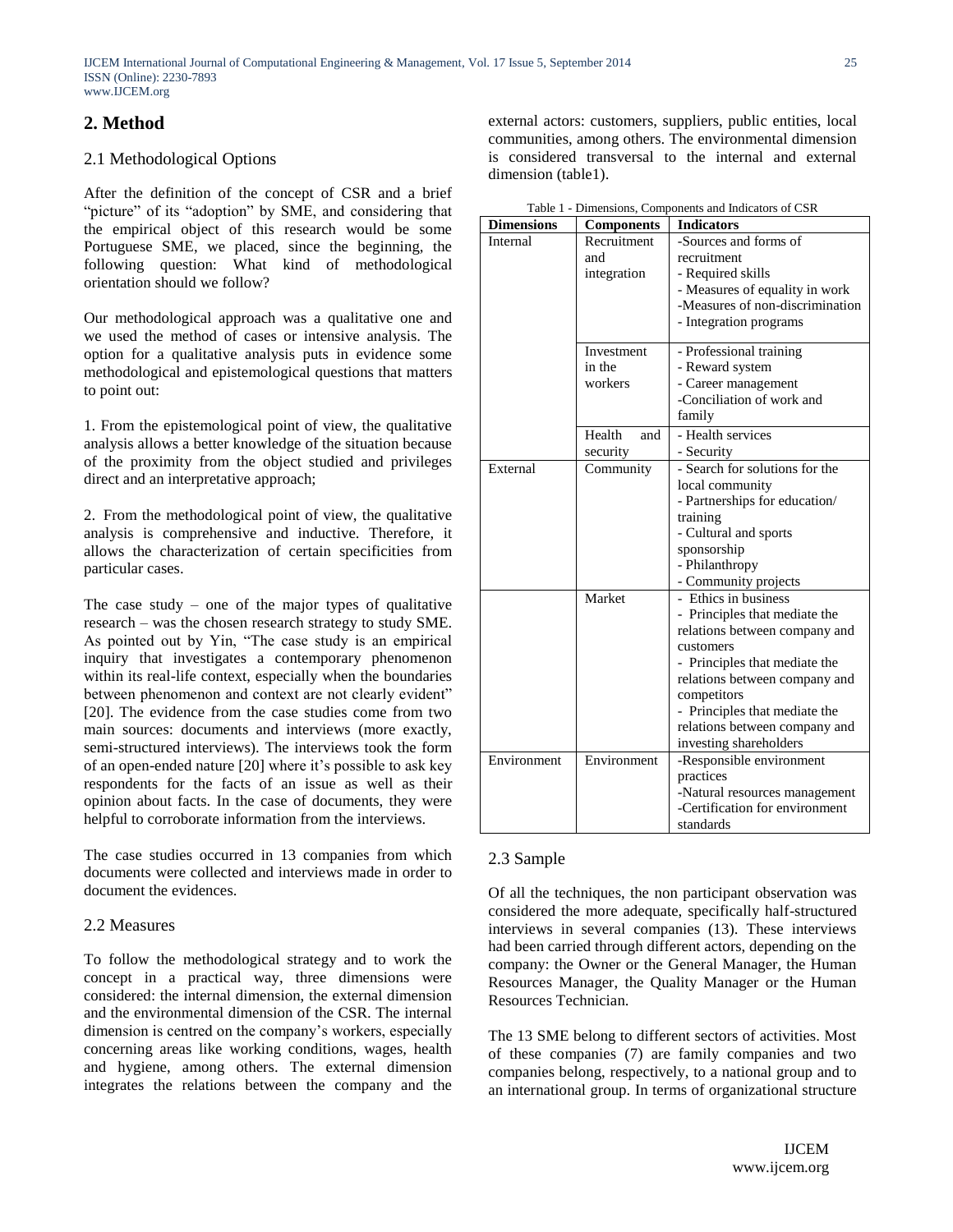[21], 7 of the companies have a simple functional structure, 3 companies have a functional structure, 2 companies have a simple structure and 1 company has a divisional structure.

# **3. Results**

# 3.1 CSR internal dimension

## *a) Recruitment and integration*

The majority of the companies (12) privilege external recruitment. However, this is the type of recruitment used when the intention is to recruit operational workers and technicians, not managers or middle managers. In the case of technicians, the companies" main sources are announcements, school recruitment and informal recruitment, and in the case of operational workers companies privileged the spontaneous candidates, the informal recruitment, announcements and the job centre (table 2).

Table 2: CSR Internal Dimension - Social Benefits

| <b>External Recruitment</b> | <b>Technicians</b> | <b>Operators</b> |
|-----------------------------|--------------------|------------------|
| School Recruitment          |                    |                  |
| Announcement                |                    |                  |
| Spontaneous Candidates      |                    |                  |
| <b>Informal Recruitment</b> |                    |                  |
| <b>Job Centre</b>           |                    |                  |
| m-line                      |                    |                  |

In respect to the selection"s criteria, the companies studied point out different criteria according to the job requirements (table 3).

|  | Table 3: CSR Internal Dimension - Selection Criteria |  |  |
|--|------------------------------------------------------|--|--|
|--|------------------------------------------------------|--|--|

| <b>Selection</b><br>Criteria's    | <b>Managers</b> | <b>Middle</b><br><b>Managers</b> | Techni<br>cians | <b>Operational</b><br>Workers |
|-----------------------------------|-----------------|----------------------------------|-----------------|-------------------------------|
| Level of<br><b>Oualifications</b> | 3               |                                  | 4               |                               |
| Training                          |                 |                                  | 3               | 2                             |
| Professional<br>Experience        | 5               | 6                                | 4               | 5                             |
| Technical<br>Competencies         | $\mathfrak{D}$  | 5                                | 4               | 3                             |
| Social<br>Competencies            | $\mathfrak{D}$  | 3                                | $\overline{c}$  |                               |
| Individual<br>Profiles            |                 |                                  |                 | 6                             |
| Place of<br>Residence             |                 |                                  |                 | 3                             |

For the managers the most important is the professional experience and the level of qualifications; in the case of middle managers is granted more relevance to the professional experience, together with technical and social skills.

The technicians and the operational workers have similar criteria of selection, but we should point out the importance of personal profile and place of residence in the case of operational workers.

Curiously, practically half the companies (6) report that they recruit people from disfavoured social groups. The companies who enlist disfavoured people have recruited people with deficiency (5) and people with problems of drug addiction (3). None of the companies disclosed having recruited ethnic, cultural and religious minorities, people with low qualifications or shortage of qualifications, young people at risk and inmates or formerinmates.

In the companies studied it"s not common to find the existence of an Integration Program for the new employees: only 4 companies have a support manual that allows an easier and faster integration and 5 companies give integration training to the new elements of the company.

# *b) Investment in the workers*

**Training** 

All the studied companies report having promoted professional training but only about half (7) affirm having a training policy and an annual training plan. In the definition of this plan both managers, middle managers and the technician have an important role in the training diagnosis.

When questioned on which were the goals of the professional training, 8 of the companies mentioned the need to renew skills, 7 the integration of new workers and 6 companies assumed the training needs in order to develop new skills.

#### Reward Systems

In general, reward systems are defined mainly according to the level of worker responsibilities and their work ability. The goals of the reward systems pointed out by companies are the reinforcement of the productivity, the reinforcement of motivation and 5 companies reported that the remuneration constituted a mere retribution of work (table 4 and table 5).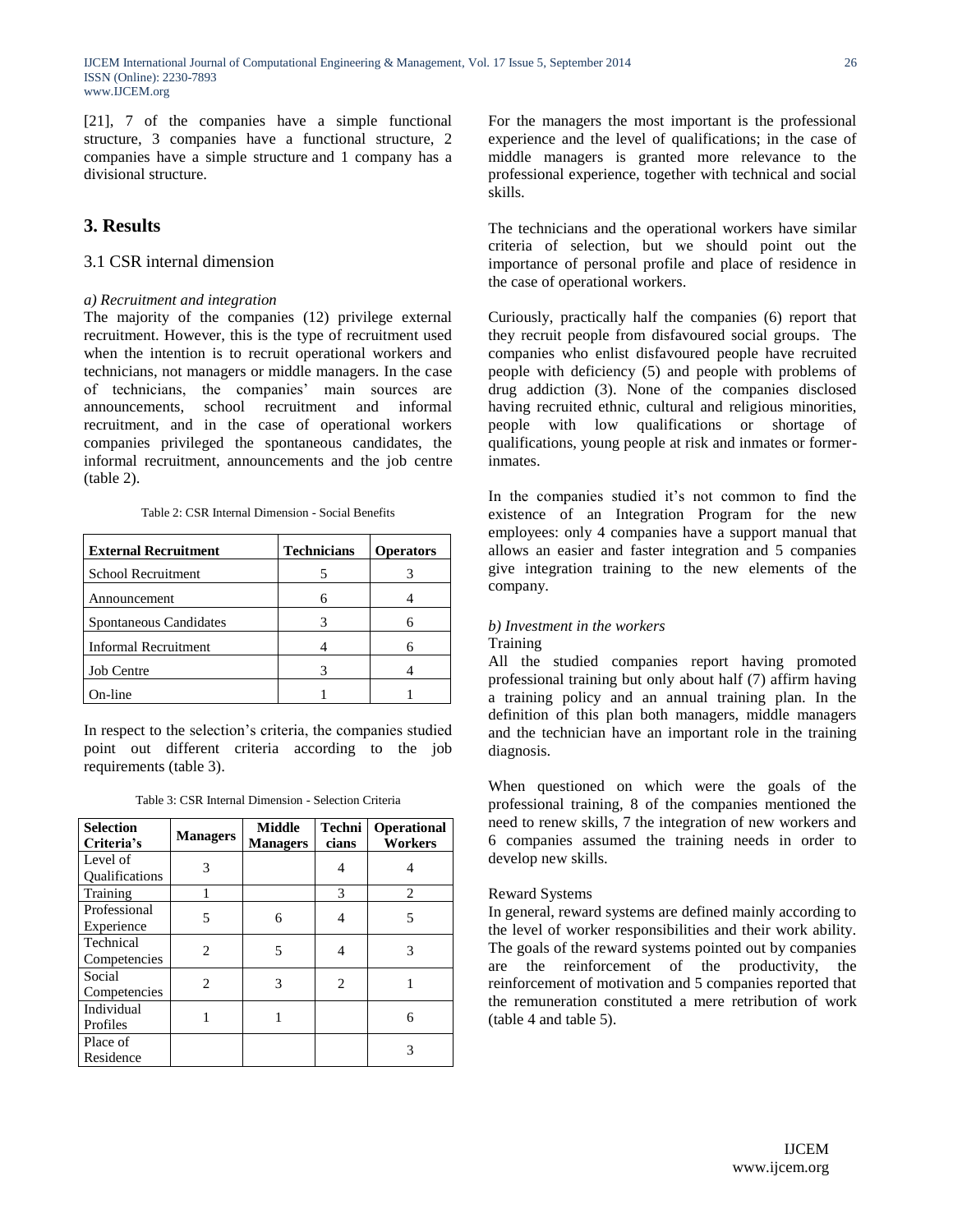|  |  | Table 4: CSR Internal Dimension - Reward System Criteria |  |  |  |  |
|--|--|----------------------------------------------------------|--|--|--|--|
|  |  |                                                          |  |  |  |  |

| <b>Reward System Criteria's</b>   | n  |
|-----------------------------------|----|
| Level of Worker Responsibilities  | 11 |
| <b>Work Capacities</b>            |    |
| <b>Technical Competencies</b>     | 6  |
| Antiquity                         | 5  |
| <b>Career Progression Squemes</b> | 5  |
| Problem Solving                   |    |

#### Table 5: CSR Internal Dimension – Reward System Goals

| <b>Reward System Goals</b>         |    |
|------------------------------------|----|
| Reinforcement of Productivity      | 10 |
| <b>Reinforcement of Motivation</b> |    |
| <b>Remuneration Constitutes a</b>  |    |
| Mere Retribution of Work           |    |

Practically half of the companies (6) do not have complements of remuneration for the workers. Those who have allow profit share mainly between managers. Some of these companies also give productivity rewards, depending on the tasks (mainly operational workers). 6 of the companies give assiduity rewards to operational workers and 1 of them rewards the worker of the year (in the case of technicians and operational workers) (table 6).

| <b>Social Benefits</b>  | <b>Managers</b> | Middle<br><b>Managers</b> | Techni<br>cians | Opera<br>tional<br>Workers |
|-------------------------|-----------------|---------------------------|-----------------|----------------------------|
| <b>Share of Profits</b> |                 |                           |                 |                            |
| Productivity<br>Rewards |                 |                           |                 |                            |
| Antiquity               |                 |                           |                 |                            |
| Assiduity<br>Rewards    |                 |                           |                 | 6                          |
| Worker of the<br>Year   |                 |                           |                 |                            |

Table 6: CSR Internal Dimension - Social Benefits

Rare are the companies (4) who have social benefits. The benefits are life insurances for all the workers, except operational workers, health insurances for managers and middle managers. One of the companies referred the possibility of receiving the wage in advance in case the worker needs it.

## Careers Management

Most of the analyzed companies base the career management exclusively on the Collective Bargaining Agreement, not withholding any internal model. The existing planning focus only on the substitution of workers (4 companies) and career progression (2 companies).

## Conciliation work/family

The companies develop scarce mechanisms of conciliation between work and family life: rare are the companies who allow part-time work, flexibility of schedules and flexible normal schedule. In the first case, the two companies justify their option due to work needs; in the second, the worker can save the free time remunerated in a credit account and use it for eventual lacks during the year; in the third case, the company justifies the flexible normal schedule in order to give the workers the possibility of individual reorganization of their time for better management of familiar life and to develop personal projects (table 7).

| <b>Conciliation work/family</b> |  |
|---------------------------------|--|
| Part-time Work                  |  |
| <b>Flexibility of Schedules</b> |  |
| Flexible Normal Schedule        |  |

#### Table 7: CSR Internal Dimension – Conciliation work/family

## *c) Health and security in the workplace*

Regarding to health and security in the workplace, the positive aspects pointed out derived from legal impositions. Medical support: 11 companies have work medicine with regular medical appointments and periodic examinations. However, they don't have any health prevention programs or nursing services.

In the case of security policy, only one of the companies reports having a Prevention and Security Manual. It also has an emergency plan and regular emergency exercises. Contrarily, all the legal companies have equipments for individual protection like helmets and gloves, but workers don"t use them,

## 3.2 external dimension of the RSO

#### *a) Community*

The "Community" component discloses that the majority of the companies have very good relationships with local institutions, more specifically in what concerns sponsorship. 9 of the 13 companies reported supporting social institutions and schools, but this support is referred essentially to the sports and cultural events/initiatives sponsorship. An example is financially sponsoring local firemen. However, only one of the companies supports the workers (with time) for the development of activities in the community (voluntary work).

Only 3 companies had established partnerships for education and training activities with universities and other institutions, as well as programs for field trips. None of the companies supported the development of new enterprise initiatives.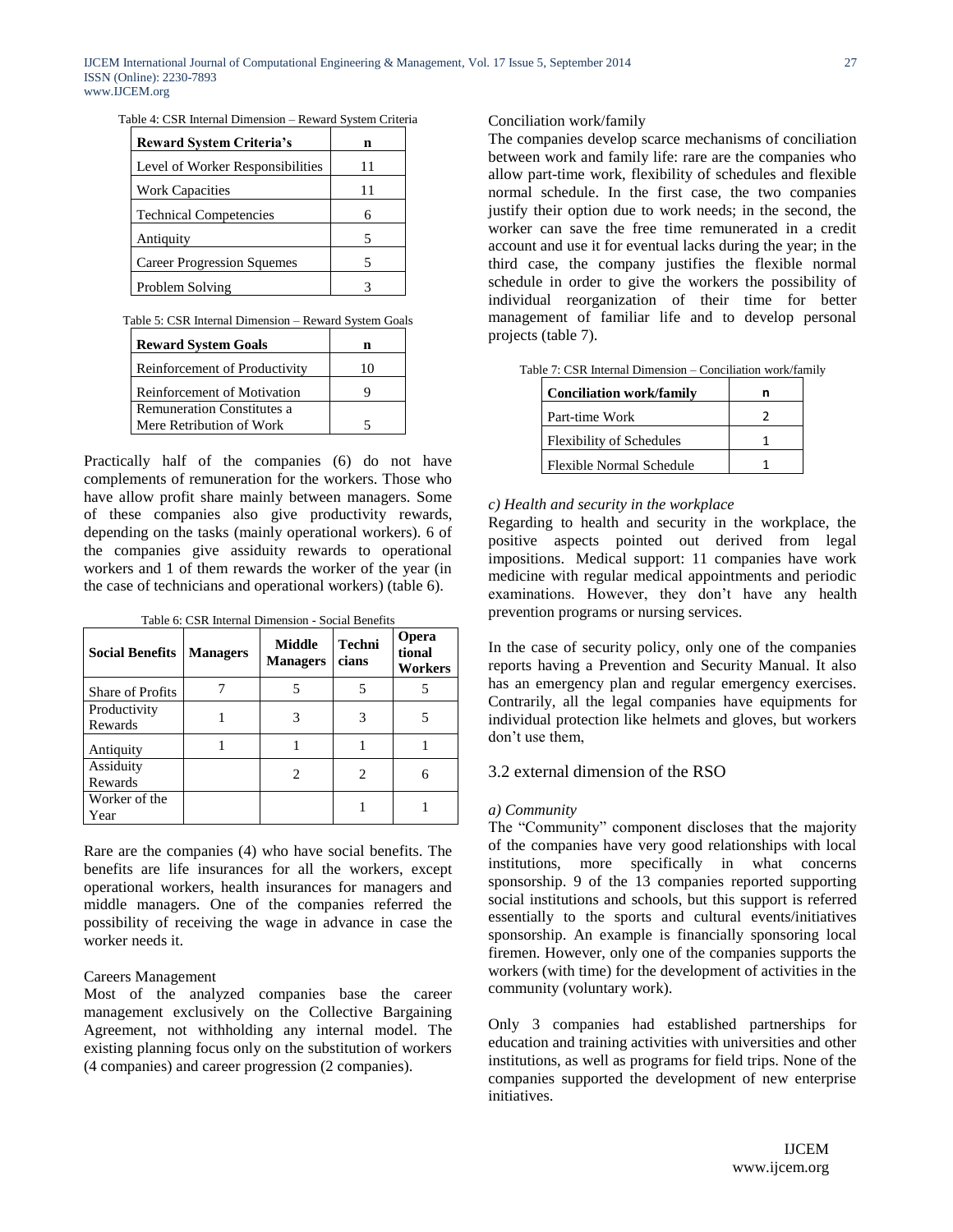IJCEM International Journal of Computational Engineering & Management, Vol. 17 Issue 5, September 2014 ISSN (Online): 2230-7893 www.IJCEM.org

When questioned which were the main goals for developing activities that promoted local involvement, most of the companies pointed out that the goal was to answer local needs, followed by the reinforcement of the company"s role as a key actor (4) and only 3 companies mentioned the improvement of the company"s image.

### *b) Market*

In respect to the "market", the companies want to stimulate ethics in business and demand a responsible behaviour from the suppliers, customers and partners. More specifically:

According to the suppliers, most of the companies affirm to demand high quality concerning products and services and severity in the delivery of products. In counterpart, they treat suppliers with ethics, namely through the contract fulfilment (table 8).

| Table 8: CSR External Dimension - Suppliers |  |  |  |  |
|---------------------------------------------|--|--|--|--|
| <b>Suppliers</b>                            |  |  |  |  |
| High quality in products<br>and services    |  |  |  |  |
| Severity in delivery of<br>products         |  |  |  |  |
| Assistance                                  |  |  |  |  |
| Fairness                                    |  |  |  |  |

Relatively to the customers, some companies affirm that the basic principles are the quality of products and services, the price and the creation of trust in the products and services (table 9).

| <b>Customers</b>                                  | n |
|---------------------------------------------------|---|
| Quality of products and services                  | 6 |
| Price                                             |   |
| Creation of trust in the products<br>and services | 3 |
| Fulfilment of delivery stated<br>periods          | 2 |
| Assistance                                        |   |
| Needs adaptability                                |   |

The essential principles that regulate the relations with the competitors are preventing or minimizing practices that can cause real damages to the competitors (5) and the fact of prevailing principles of free competition (4).

Finally, the principles that regulate the relation with the shareholders are centred in the mutual respect, sharing responsibility and transparency (table 10).

| Table 10: CSR External Dimension – Shareholders |   |
|-------------------------------------------------|---|
| <b>Shareholders</b>                             | n |
| <b>Mutual Respect</b>                           |   |
| Share of Responsibility                         |   |
| Transparency                                    |   |

# 3.3 Environment dimension of the RSO

The data collection and analysis demonstrates that almost all the companies have some concerns in following responsible environmental practices, but few have real concerns with the management of natural resources. Only two companies are ISO 14001 certified and have a program of natural resources management, placing the environmental questions as an issue of their strategic planning. Only 4 companies possess systems that reduce the environment impact of their products. Some of the more frequent practices are: systems of effluent treatment, containment in the water use and waste, reduction of noise pollution and use of recycled materials (table 11).

Table 11: CSR External Dimension – Environment

| <b>Environment</b>                      | n |
|-----------------------------------------|---|
| <b>Systems of Effluent Treatment</b>    | Q |
| Containment in the Water Use and Waste  |   |
| <b>Reduction of Sonorous Pollution</b>  |   |
| Use of Recycled Materials               | 6 |
| <b>Reduction of Gases Emission</b>      | 5 |
| <b>Reduction of Energy Consumption</b>  | 5 |
| Reduction of the Products Environmental |   |
| Impacts                                 |   |

# **4. Discussion of results**

The results presented in this paper offer some interesting insights on the CSR of Portuguese SME. Results suggest that these companies don"t have a consistent CSR strategy and appear to adopt isolated practices only. The external dimension assumes more importance to them then the internal dimension for reasons related to the company"s image in the market and for economic reasons.

Some of the results showed that the recruitment of people from disfavoured social groups is not a consistent and regular practice and when new workers arrive in the company there is no Integration Programs that could help them understand the company"s culture and rules.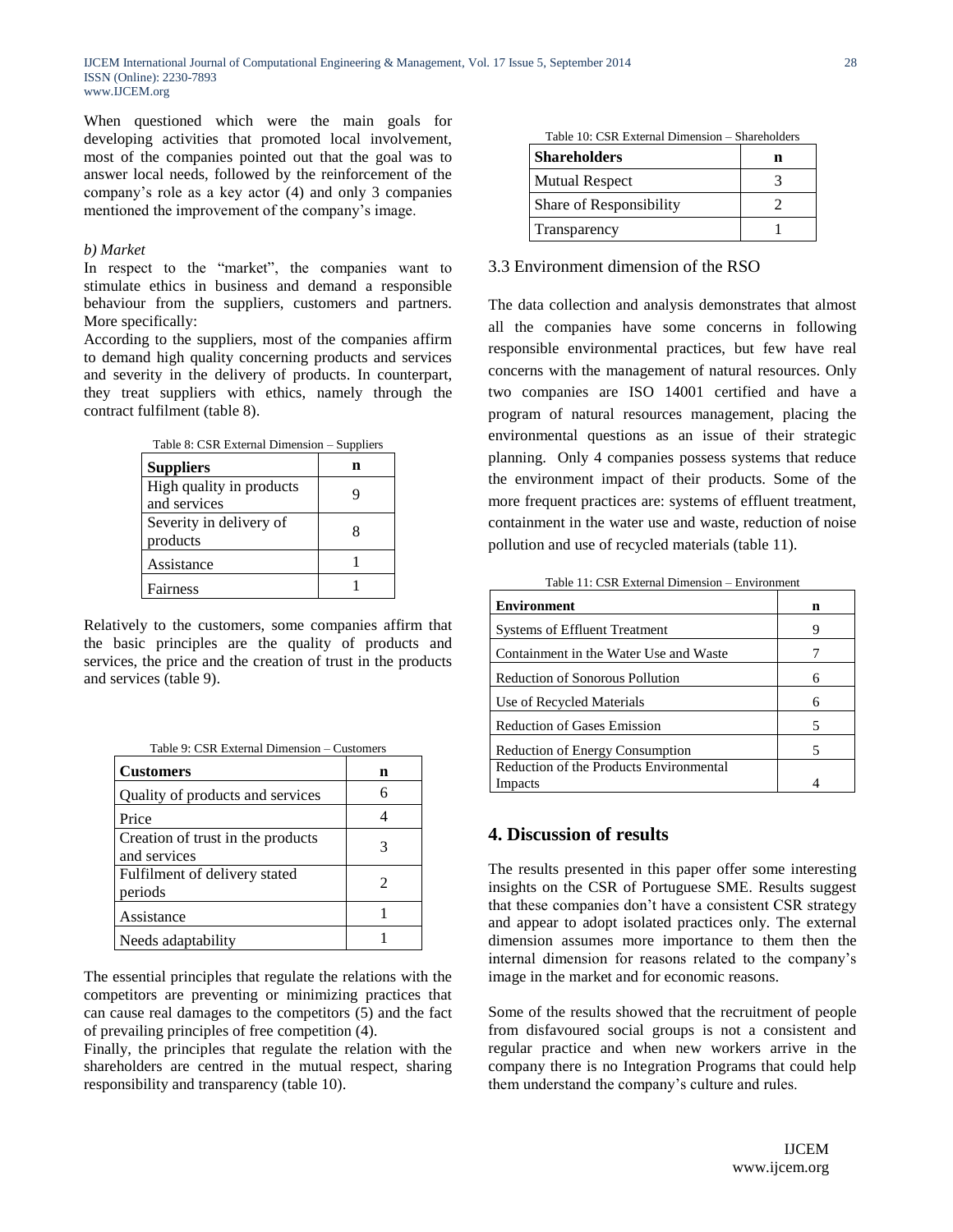Regarding training, it becomes important when companies introduce new technologies or when they implement quality systems although they don"t have training plans.

On the other hand, the reward systems are very limited and remuneration is seen as a mere retribution of work and none of the workers have the possibility to manage their career in accordance with their own goals and priorities.

The implemented health and security practices in the workplace derived from legal impositions and the companies don"t have any prevention programs and scarce mechanisms of conciliating work with family life.

In the external dimension, it seams that companies aren"t concern about suppliers" selection on the basis of criteria of legislation fulfilment (labour, fiscal or environment), nor granted special importance to the environment requirements and security. Their main concern is in the sponsorship of some community activities.

# **5. Conclusion**

This article questions the role that CSR plays in the scope of the SME. The main goal consisted of knowing if CSR is seen by the companies involved in the study – considering that they are not recognized as having "good" CSR practices – as an instrument of sustainable development that combines the economic performance with the social affairs or if they have an isolated and informal set of CSR practices that are not associated with the company"s strategy.

One of the first conclusions of the analysis is the existence of CSR practices in all the 13 SME. However, these practices are occasional and the most favourable results elapse of legal impositions or from SME economic goals.

Analyzing the CSR internal and external dimensions, it has become clear that the first one presents a weakness, specifically in what concerns health, security practices (equipment for individual protection and work medicine), professional training (associated with the implementation of quality systems), the conciliation of work and family life (part-time work), and the recruitment of socially disfavoured groups (not a regular practice).

In what concerns the external dimension, companies disclose a bigger concern with the implementation of CSR practices that can bring immediate short-term benefits (economic profits). There has also been an increasing concern about the relationship established with customers, suppliers, local communities, among others. This reflects their concern with the company"s image.

Strengthening the research question of this inquiry, some authors, like [22], also question the point in which we can say that CSR practices are pure altruism or if they are a politic assumption with the goal to lead the company to increase success.

However, this goal itself already represents a good practice because it is the companies' primary function to follow a business strategy [23] that allows them to survive and to contribute to the economic welfare of families and communities.

# **References**

- [1] Tencati, A., Perrini, F. & Pogutz, S. (2004). New Tools to Foster Corporate Socially Responsible Behavior. Journal of Business Ethics, 53, 173–190.
- [2] Friedman, M. (1982). Capitalism and Freedom. University of Chicago Press.
- [3] Porter, M. & Kramer, M. R. (2002). The Competitive Advantage of Corporate Philanthropy. Harvard Business Review, December, 5–16.
- [4] Comissão Europeia (2001). Livro Verde Promover um quadro europeu para a responsabilidade social das empresas, COM 366 final, Bruxelas 18.7.2001.
- [5] INE (2012). Empresas em Portugal 2010. Lisboa, INE
- [6] Thompson, J. K. & Smith, H. L. (1991). Social responsibility and small business: suggestions for research. Journal of Small Business Management, 29 (1), 30-44.
- [7] Jenkins, H. (2004). A Critique of Conventional CSR Theory: An SME Perspective. Journal of General Management, 29 (4), 37-57.
- [8] Perrini, F., Pogutz S. & Tencati, A. (2006). Corporate Social Responsibility in Italy: State of the Art. Journal of Business Strategies, 23 (1), 65-91.
- [9] Spence, L. J. (1999). Does size matter: The state of the art in small business ethics, Business Ethics: A European Review., 8 (3), 163-174.
- [10] Vyakarnam, S., Bailey, A., Myers, A. & Burnett, D. (1997). Towards an Understanding of Ethical Behaviour in Small Firms. Journal of Business Ethics, 16 (15), 1625-1636.
- [11] Jenkins, H. M. & Hines, F. (2003). Shouldering the burden of Corporate Social Responsibility: what makes business get committed?. The Centre For Business Relationships, Accountability, Sustainability and Society, WP Series nº 4.
- [12] Jenkins, H. (s/d). Corporate social responsibility engaging SMEs in the debate. Initial research findings. The Centre For Business Relationships, Accountability, Sustainability and Society.
- [13] United Nations Industrial Development Organization (2002). Corporate Social Responsibility – Implications for Small and Medium Enterprises in Developing Countries. Vienna.
- [14] Tilley, F. (2000). Small firm environmental ethics: How deep do they go?. Business Ethics: A European Review, 9 (1), 31-41.